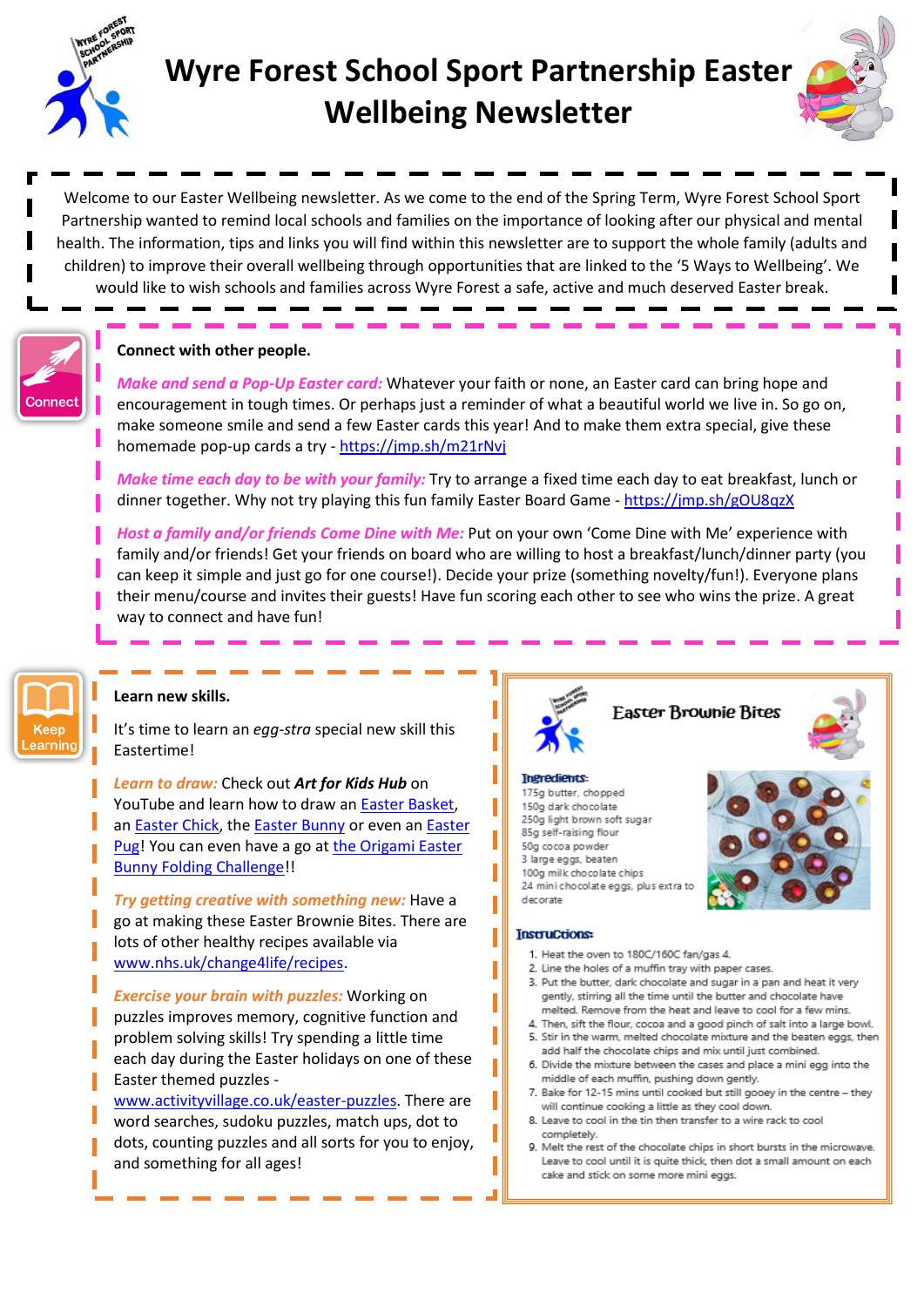

#### **Be physically active.**

Young people (5 – 18 years), should aim for 60 minutes of physical activity each day. We know that may feel difficult right now, but the below should provide you with some great ideas and inspiration.

*Bodenham Arboretum - Easter at Bodenham:* Bodenham's Easter Trail is a wonderful family event. Not only can everyone join in the fun of finding Peter's carrots, which lead you to angry Mr McGregor's garden, you will also find an abundance of spring lambs and calves on the farm! Booking is required (Annual Pass Holders and under 5s do not have to pay/book). [www.ticketsource.co.uk/whats-on?q=Bodenham%20Arboretum](http://www.ticketsource.co.uk/whats-on?q=Bodenham%20Arboretum)

*Easter Eggtravaganza at the Commandery:* Enjoy the annual array of Easter-rific activities throughout the Easter holidays. There's an Easter-egg hunt with a historical twist, inspired by The Commandery's amazing history, with chocolatey prizes for those who can spot them all around the building, as well as Eggs-tremely arty design & colouring activities. Don't forget to check out the sprouting spring flowers in the gardens and get stuck into the Nature Play Area too! No need to pre-book, just turn up - normal admission charges apply + £2 per trail[. www.museumsworcestershire.org.uk/events/easter-eggstravaganza-at-the-commandery/](http://www.museumsworcestershire.org.uk/events/easter-eggstravaganza-at-the-commandery/)

*Easter Egg hunts at Hanbury Hall:* At the start of your Easter adventures in nature trail, pick up your activity pack to find the bespoke trail you're going to follow. Find and complete the 10 nature-inspired activities that are hiding along the way. Wake the wild things, shake like a squirrel and be an eagle eye are just some of the activities you can experience at Hanbury Hall. Finish the trail and collect your Rainforest Alliance chocolate egg or an allergen-free alternative at the end. Friday 8 - Sunday 24 April (or until stocks last), 9.30am-4.30pm (last trail sold at 4pm) £3 per trail pack, including a chocolate egg or allergen free alternative. [www.nationaltrust.org.uk/hanbury-hall-and-gardens/features/easter-at-hanbury-](http://www.nationaltrust.org.uk/hanbury-hall-and-gardens/features/easter-at-hanbury-)

*Hartlebury Castle:* Bring your *egg*splorers to Hartlebury Castle for a cracking good time! Explore the beautiful grounds of the Castle as you hunt for the hidden Easter eggs and surprises! Make sure to report back to the friendly staff and the Easter bunny to see if you made it on the leader board. Everyone who takes part in the egg hunt will get a chocolatey treat to enjoy. Why not sit down and listen to an Easter themed story with a cup of hot chocolate and more chocolate treats. At 11am there will be a giant Easter egg hunt, see how many you can find and exchange them for a chocolatey prize! There will be Easter themed storytelling place in the Carriage Circle at 12pm and 2pm, sit down and enjoy with a hot chocolate or another chocolate treat. Whole site admission applies. Additional cost of £5 per participant in Easter Egg hunt. <https://hartleburycastle.com/event/easter-eggstravaganza/>

*Easter scavenger hunt:* During the holidays, go outdoors and have a go at this Easter Scavenger Hunt. Or, if you're feeling creative, make your own using these DIY editable Easter hunt clue cards - <https://jmp.sh/kF4UUaU>

**Outdoor Adventure on your doorstep:** Check out these orienteering activities to enjoy at home, in the garden and in local green spaces: [www.britishorienteering.org.uk/Get\\_Active](http://www.britishorienteering.org.uk/Get_Active)

*Spring time walk:* Have some fun and get active in the fresh air! Click [here](https://raring2go.co.uk/kidderminster-and-stourbridge/articles/placestogo/a-guide-to-your-local-parks-and-outdoor-spaces) for a guide to discovering your local parks and outdoor spaces. And for Worcestershire Cycling and walking routes visit Worcestershire County Council's webpage for more info:



[www.worcestershire.gov.uk/downloads/download/1157/walking\\_and\\_cycling\\_guides](http://www.worcestershire.gov.uk/downloads/download/1157/walking_and_cycling_guides)